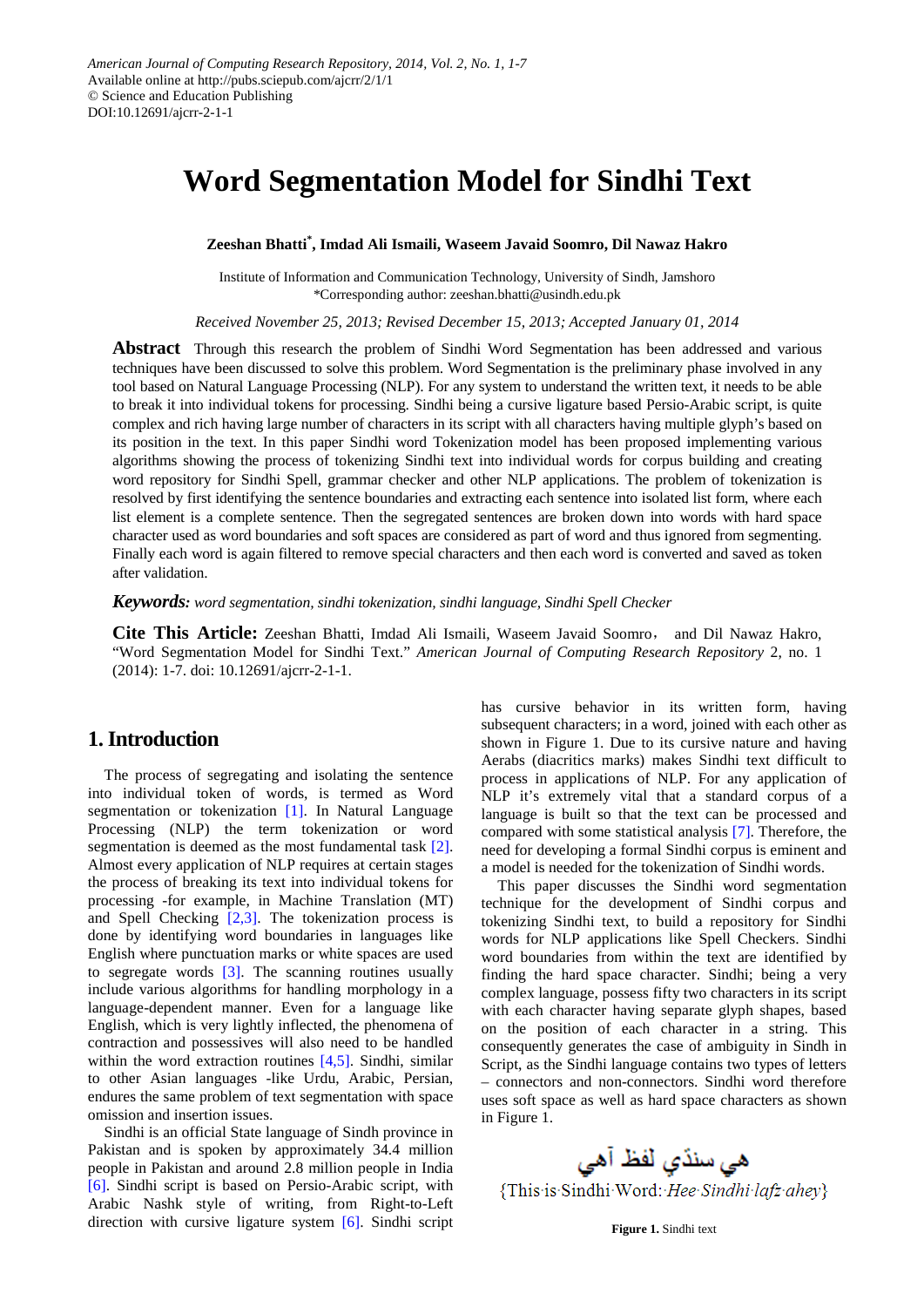### **1.1. Related Work**

Most of the modern languages in the world have already developed various tools and techniques for segmenting their written text and documents for spell checking and correction. A part from languages of the European countries, the algorithms for word tokenization has been implemented for various other languages spoken in Asian counties. Some of the relevant work done in this regard includes: word segmentation done for Arabic language [\[8,9,10,11\],](#page-5-6) Bangla [\[12\],](#page-5-7) Hindi [\[13\],](#page-5-8) Nepali [\[14\],](#page-5-9) Tamil [\[15\]](#page-5-10) and Urdu [\[16,17\].](#page-5-11) These are few examples; however, unfortunately very little work has been done in this regard for Sindhi Language.

For segmenting Arabic text, Sheikh et al, proposes Arabic Words/sub-words segmentation into characters using primary and secondary strokes with vertical projection graphs [\[18\]](#page-6-0) but for OCR systems only and not for digital text. Similarly Shaikh et al. uses Height Profile Vector (HPV) to segment Sindhi Characters [\[19\],](#page-6-1) but again for printed or handwritten scanned Sindhi text. His approach addresses the problem of segmenting for OCR systems and not for digital text. Durrani N. and Hussain S. address the orthographic and linguistics features of Urdu language for word segmentation, employing a hybrid solution of n-gram ranking with rule based matching heuristics [\[3\].](#page-5-2) On the other hand, Akram M. in his thesis discusses statistical solution of word segmentation for Urdu Language [\[20\]](#page-6-2) but again for OCR systems. However, Mahar et al. develops five Algorithms based on Lexicon driven approach for Sindhi Word Segmentation into possible morpheme sequences [\[21\].](#page-6-3)

Similarly the most relevant work on Sindhi Text Segmentation is done by Mahar et al. discussed in [\[1\],](#page-5-0) in which he presents a layer based model for Sindhi text segmentation. However in his work he uses three layers, where each layer segment words with varying degree of intricacy, from simple, compound to complex Sindhi words. Contrary to this and other techniques discussed, we have addressed the problem of segmenting Sindhi Words that are already in digital or textual form, taken from internet or typed into a word processor for the purpose of corpus building, constructing word repository, machine translation, spell checking, grammar checking and text to speech systems etc. Our adapted technique works on identifying sentence boundaries, then tokenizing the words from sentence and validating the isolated word for accuracy.

## **1.2. Character Glyph and Space Types in Sindhi Text**

The 52 characters in Sindhi script have multiple shape or glyph representations according to their position in the word. There are four different category of shapes that a character may possess with respect to its placement in text, initial or start, medial or middle, final or end, and standalone or isolated as shown in Figure 2. Soft spaces in Sindhi script are used to separate certain characters that do not have cursive context sensitive shapes for all four positions. For example in [Table 1](#page-1-0) the character {Dhaal} '**ذ** 'has two basic types of cursive shapes, isolated and start shape, and middle and end shape. When **ذ** is used at start of the word, it does not join with any other characters.

Hence, a soft space is inserted to indicate the separation. This soft space does not indicate the word boundary as it is not a character, as compared to hard space, which is a character itself having no glyph or shape and occupies space.



**Figure 2.** Different shapes of characters according to position in a Word

**Table 1. Shape group of 'ذ 'character**

<span id="page-1-0"></span>

| Isolate | Start | Middle | End   |  |
|---------|-------|--------|-------|--|
|         | در ۱  | لفني   | لذيني |  |

As the hard space is an individual character having a specific ASCII (32) and Unicode (u+0020) designated code that occupies memory and screen space when used, provide a very easy to identify marker for word boundaries in segmentation process. Whereas the use of soft spaces is majorly to do with the character shape groups and placement, thus it does not possess any form of ASCII or Unicode representation, nor does it occupy memory. Therefore, the soft space is not considered as an individual character and consequently it is not used to identify word boundaries.

## **2. Architecture of the System**

The System under study has been segregated into two main sections. In the first section, segmenting Sindhi words into tokens is performed and in the second section, verifying each generated tokens is done. The validation of results is done by using a prebuilt words repository. Previously developed Sindhi word processor software (by the author  $\lceil 6 \rceil$  is used as the primary tool for working with Sindhi text and showing the results. In the first section, set of algorithms and routines have been implemented to scan the text and extract the Sindhi words and then each word is compared to a repository of Sindhi words for verification. The scanning routines evaluate each word using a set of rules to be a valid token or not. If a token is found to be invalid, then it is marked as incorrect and is simply casted away by putting it inside a list with all ignored and unwanted words. This development methodology is illustrated in Figure 3 showing various stages of the system. These stages of the system architecture are explained in the sub sections below.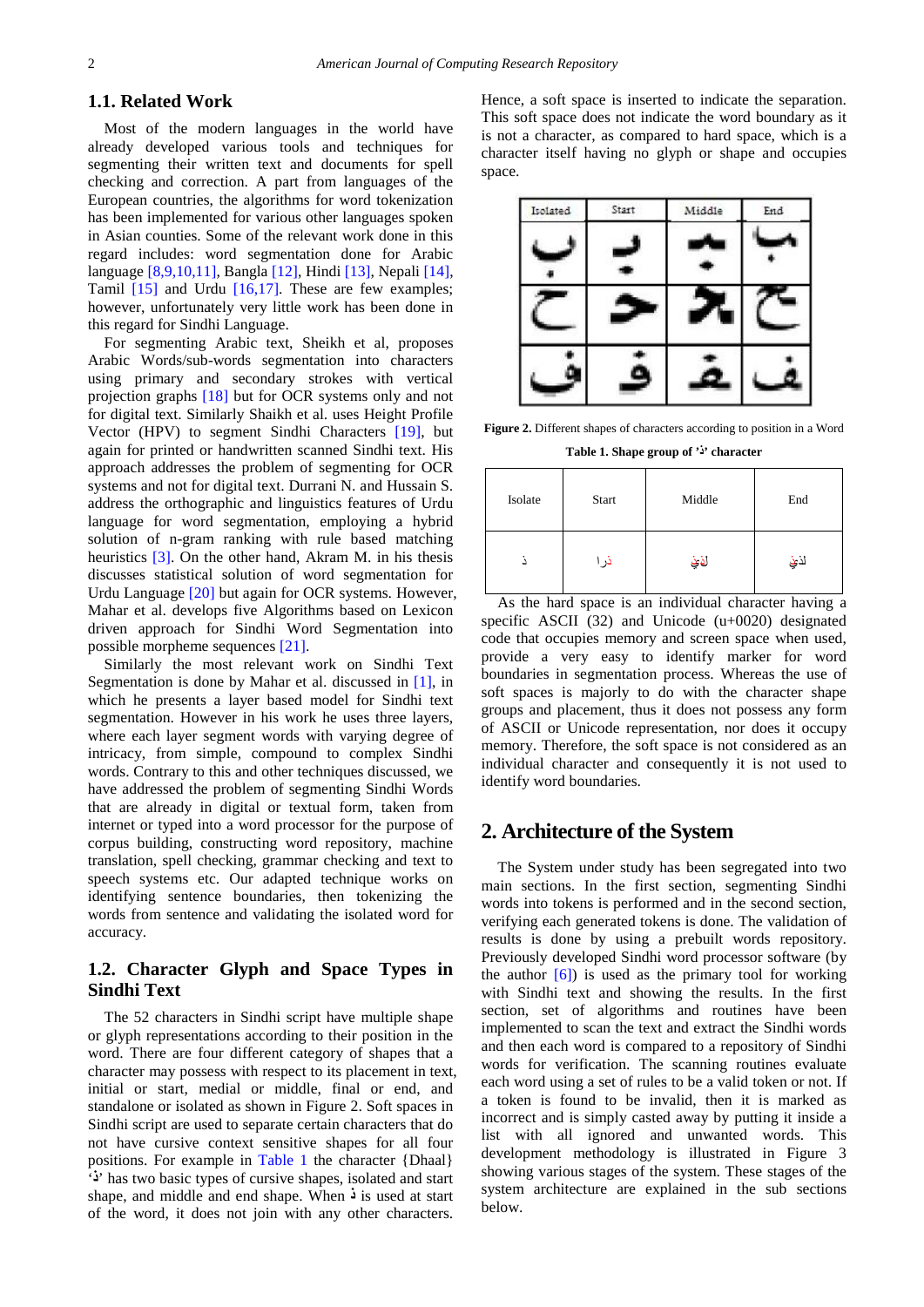

**Figure 3.** Various development stages of the System

## **3. Scanning and Extraction of Sindhi Words**

The first stage of developing Sindhi word segmentation model, works at four different levels. The system is able to do:

- 1. Text segmentation into sentences.
- 2. Sentence Segmentation into Words.
- 3. Tokens Creation.
- 4. Token Matching.

At each level, set of routines are used to parse Sindhi text, extracting sentences and creating valid tokens. These routines are discussed further in the subsequent sections.

### **3.1. Text Segmentation into Sentences**

Initially Sindhi text written in Sindhi Word Processor document is read and scanned. Then the text is separated into sentences by identifying the sentence boundaries which is from the start of the text to the next full stop (.) as shown in Figure 4 below. The sentence boundaries are identified by a full stop (.) and a question mark (?). Along with these two, sentence boundaries are also marked by identifying the end of paragraph and start of new line.



**Figure 4.** Scanning and identifying sentence boundaries

Each input text is scanned first from the beginning of the text starting from the initial starting position of the sentence. Then end of sentence identifier, which is either a full stop (.) or a question mark (?), is searched for and marked. The system then fetches the sentence form the

start index to the end index. After the first sentence is isolated the next sentence is searched for and the start and end index markers are reset. Following is the implementation details for scanning Sindhi text and identifying sentence boundaries.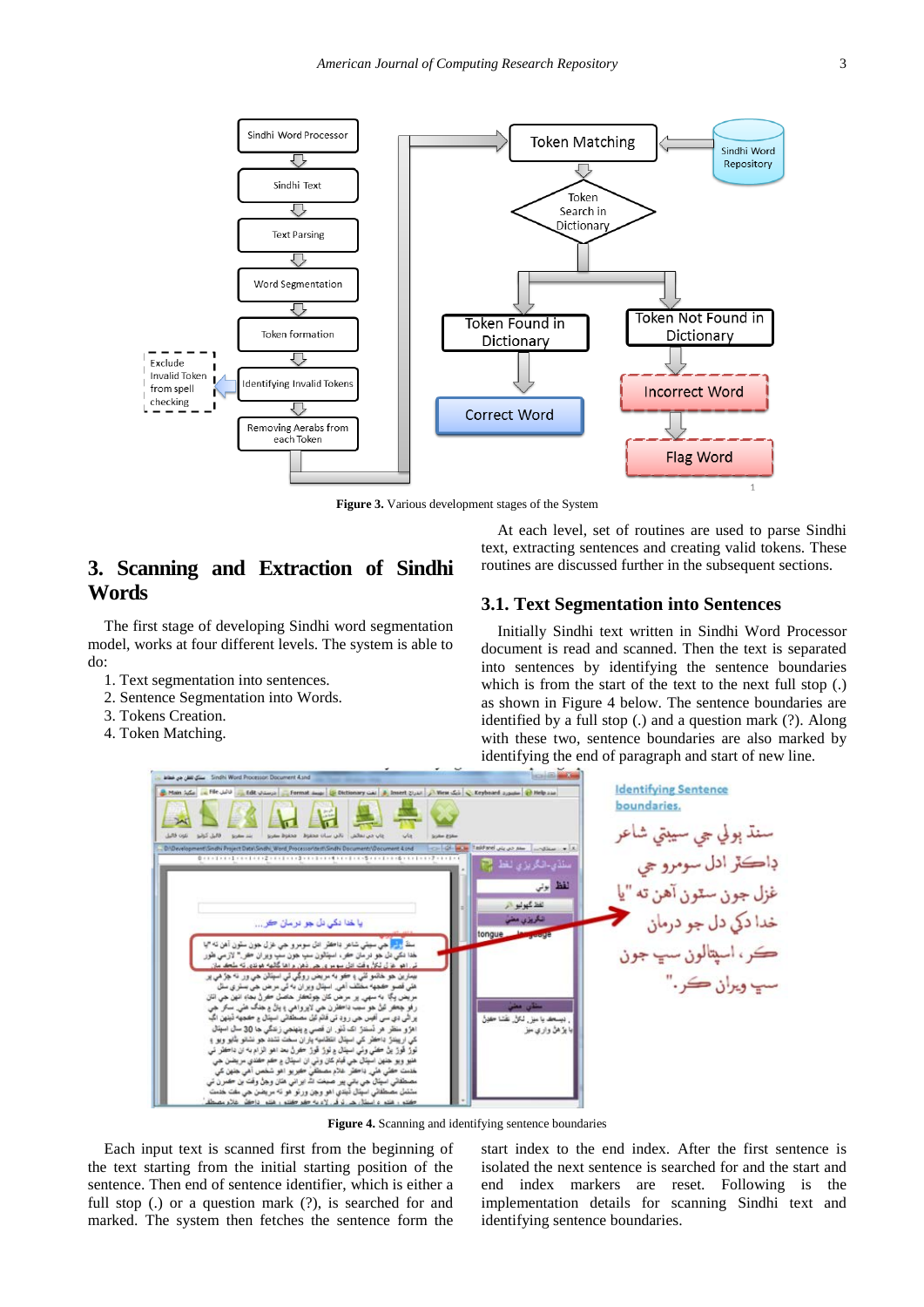|            | Algorithm 1: Code for scanning Sindhi text<br>extracting the sentence by identifying its boundaries | and |  |  |  |  |
|------------|-----------------------------------------------------------------------------------------------------|-----|--|--|--|--|
| 1.         | BEGIN Synchronized PROCEDURE sindhiSentenceIdentifier                                               |     |  |  |  |  |
|            | (ARGUMENT text Document)                                                                            |     |  |  |  |  |
| 2.         | DECLARE intindexStart                                                                               |     |  |  |  |  |
| 3.         | DECLARE intindexEnd                                                                                 |     |  |  |  |  |
| 4.         | DECLARE-sindhiSentenceList                                                                          |     |  |  |  |  |
| 5.         | //Exception·Handling                                                                                |     |  |  |  |  |
| 6.         | <b>TRY-BEGIN</b>                                                                                    |     |  |  |  |  |
| 7.         | ASSIGN sindhiText = textDocument.getText()                                                          |     |  |  |  |  |
| 8.         | ASSIGN index Start=textDocument.getCaretStartPostion()                                              |     |  |  |  |  |
| 9.         | FOR indexEnd<= sindhiText.getLength() THEN                                                          |     |  |  |  |  |
| 10.<br>11. | $IF\cdot \sin \frac{d}{dx}$ rest.getLength() $\cdot$ != 0 THEN<br><b>END-PROCEDURE</b>              |     |  |  |  |  |
| 12.        | <b>ELSE</b>                                                                                         |     |  |  |  |  |
| 13.        | IF sindhiText.indexOf(".") · != -1 · THEN                                                           |     |  |  |  |  |
| 14         | indexEnd-<br><b>ASSIGN-</b>                                                                         | =   |  |  |  |  |
|            | textDocument.indexOf(".")e                                                                          |     |  |  |  |  |
| 15.        | IF sindhiText.indexOf("?") '!= -1 THEN                                                              |     |  |  |  |  |
| 16         | indexEnd<br>ASSIGN-                                                                                 | =   |  |  |  |  |
|            | textDocument.indexOf("?")e                                                                          |     |  |  |  |  |
| 17.        | IF sindhiText.indexOf("\r") · != -1 · · THEN                                                        |     |  |  |  |  |
| 18         | indexEnd-<br>ASSIGN-                                                                                | =   |  |  |  |  |
|            | textDocument.indexOf("'r")e                                                                         |     |  |  |  |  |
| 19.        | IF-sindhiText.indexOf("\n"). != -1.THEN                                                             |     |  |  |  |  |
| 20.        | ASSIGN-<br>indexEnd                                                                                 | =   |  |  |  |  |
|            | textDocument.indexOf("'n")                                                                          |     |  |  |  |  |
| 21.        | <b>END-ELSE</b>                                                                                     |     |  |  |  |  |
| 22.        | ASSIGN sindhiSentenceList ADD                                                                       |     |  |  |  |  |
|            | sindhiText.substring(indexStart, indexEnd)                                                          |     |  |  |  |  |
| 23.        | ASSIGN temp = indexStart                                                                            |     |  |  |  |  |
| 24.        | $ASSIGN\text{-}\mathrm{indexStart}\text{=}indexEnd+1$                                               |     |  |  |  |  |
| 25.        | <b>END FOR</b>                                                                                      |     |  |  |  |  |
| 26.        | <b>END TRY</b>                                                                                      |     |  |  |  |  |
| 27.        | <b>CATCH</b> Exception                                                                              |     |  |  |  |  |
| 28.        | PRINT-ERROR-Message                                                                                 |     |  |  |  |  |
| 29.        | <b>END-PROCEDURE</b>                                                                                |     |  |  |  |  |
|            |                                                                                                     |     |  |  |  |  |

#### **3.2. Sentence Segmentation into Words**

For the segmentation and creation of the Sindhi word from sentences, word boundaries have to be identified and marked. The word boundaries are determined by the space character before and after each word. As discussed earlier, Sindhi script possess two types of space characters in written or typed form, hard spaces and soft space. For the purpose of word token generation the hard space has been used in this system as a word boundary identifier. The soft spaces are ignored and counted as part of word as shown in Figure 5.

```
يا خدا دکي دل جو درمان ڪر، اسپتالون سڀ جون سڀ ويران ڪر
```
{O-Allah heal the torment mourning hearts, make the hospitals an uninhabited place: Ya Khudda dukhey dil joo darman ker, aspetaloon saab jun saab weraan ker}

**Figure 5.** Sindhi text with word boundaries marked at hard spaces

Here it is to be noted that in our system we have adopted and used the terminology of token and word separately. We consider the word to be in a general form separated using spaces. The generated word token may be a misspelled or incorrectly typed word having invalid spelling. The word may also contain characters such as punctuation marks, special symbols such as: "@, &, \*, !, #, etc.". Thus at this point all such words are considered to be a general form of words correctly segmented and segregated. Whereas, the tokens generated will be correctly spelled words verified from a correctly spelled repository of Sindhi Words. At the beginning of process we change the local environment variable to Arabic 'AR' for our compiler and interpreter to be able to read and process the text from right-to-left order for Sindhi script. Then, a break iterator object, which is used to break each word according to the index of hard space, is declared. The word is isolated for further verification and validation

before it can be saved into a token. This process of segmentation differentiates between words and characters that are not part of words. These characters are ignored and skipped to achieve accuracy of tokens formed. The ignored characters include spaces, tabs, punctuation marks, and most symbols, have word boundaries on both sides. In algorithm 2 the implementation details have been provided for segmenting sentences into words.

|                  | Algorithm 2: Code for segmenting words and creating<br>word tokens for further process. |  |  |  |  |
|------------------|-----------------------------------------------------------------------------------------|--|--|--|--|
| 1.               | BEGIN synchronized PROCEDURE getSindhiWordBoundary<br>(ARGUMENT-sindhiText)-{           |  |  |  |  |
| 2.               | DECLARE and SET Locale currentLocale = new Locale<br>("ar". "AR".                       |  |  |  |  |
| 3.               | SET BreakIterator wordIterator=currentLocal                                             |  |  |  |  |
| 4.               | CALL markBoundaries(sindhiText, wordIterator);                                          |  |  |  |  |
| 5.               | <b>END-PROCEDURE</b>                                                                    |  |  |  |  |
| 6                | BEGIN-PROCEDURE-markBoundaries(ARGUMENT-sindhiText,<br>ARGUMENT-breakIterator)-{        |  |  |  |  |
| 7.               | DECLARE-StringBuffer markers                                                            |  |  |  |  |
| 8.               | SET markers.setLength(sindhiText.length()+1);                                           |  |  |  |  |
| 9.               | $FOR(k=0; k \leq marks: length(); k++)$ BEGIN                                           |  |  |  |  |
| 10.              | markers.setCharAt(k,'');                                                                |  |  |  |  |
| 11               | $END$ FOR $\rightarrow$                                                                 |  |  |  |  |
| 12 <sub>12</sub> | SET breakIterator.setText(sindhiText);                                                  |  |  |  |  |
| 13.              | DECLARE boundary = breakIterator.first();                                               |  |  |  |  |
| 14               | WHILE (boundary != BreakIterator.DONE) BEGIN                                            |  |  |  |  |
| 15.              | SET markers.setCharAt(boundary,");                                                      |  |  |  |  |
| 16               | SET-boundary=iterator.next();                                                           |  |  |  |  |
| 17               | <b>END-WHILE</b>                                                                        |  |  |  |  |
| 18               | DECLARE-HashList                                                                        |  |  |  |  |
| 19.              | PUT marked Words INTO HashList                                                          |  |  |  |  |
| 20.              | <b>END-PROCEDURE</b>                                                                    |  |  |  |  |

## **3.3. Sindhi Word Tokens**

After the identification of word boundaries, each word is then isolated and put inside a hash list. The words are identified and each word from the list is retrieved and analyzed for validity. Each token is created by identifying the correctly spelled word and removing any additional unnecessary characters that may be part of the original words. This filtration process involves traversing each character with the word and removing all special characters such as  $\omega, \#, \$, \%$ ,  $\alpha, \mathcal{R}, *,(0), _{-}, +, =$ , $=$ , $\{$ , $\}$ , $|$ , $[$ , $]$ ,:,;, $\le$ , $>$ ,?, etc. All these type of characters can be part of the string and may have been attached to word in previous stage. Along with these, the hard space characters, newline and new paragraph symbols are also trimmed out. More importantly the filtration process eradicates the occurrence of any letter from English alphabet as it is very common to use English words at certain places in a Sindhi document or article. In the last stage, each word is compared form a known list of repository of Sindhi Words for final validation. Figure 6 shows the tokens created.

| u        | $\{ya:Oh\}$             |
|----------|-------------------------|
|          |                         |
| خدا      | {Khuda: Allah}          |
| دکی      | {dukhey: Mournig}       |
| دل       | ${diff:Heart}$          |
| جو       | $\{ioo$ : the $\}$      |
| در مان   | {darman:heal}           |
| ڪِر      | {ker:do}                |
| اسيتالون | {Aspetaloon: Hospitals} |
| سپ       | ${saab:all}$            |
| جون      | $\{jun:Of\}$            |
| سپ       | ${saab:all}$            |
| ويران    | {weraan:uninhapitent}   |
| ڪر       | {ker∵make}              |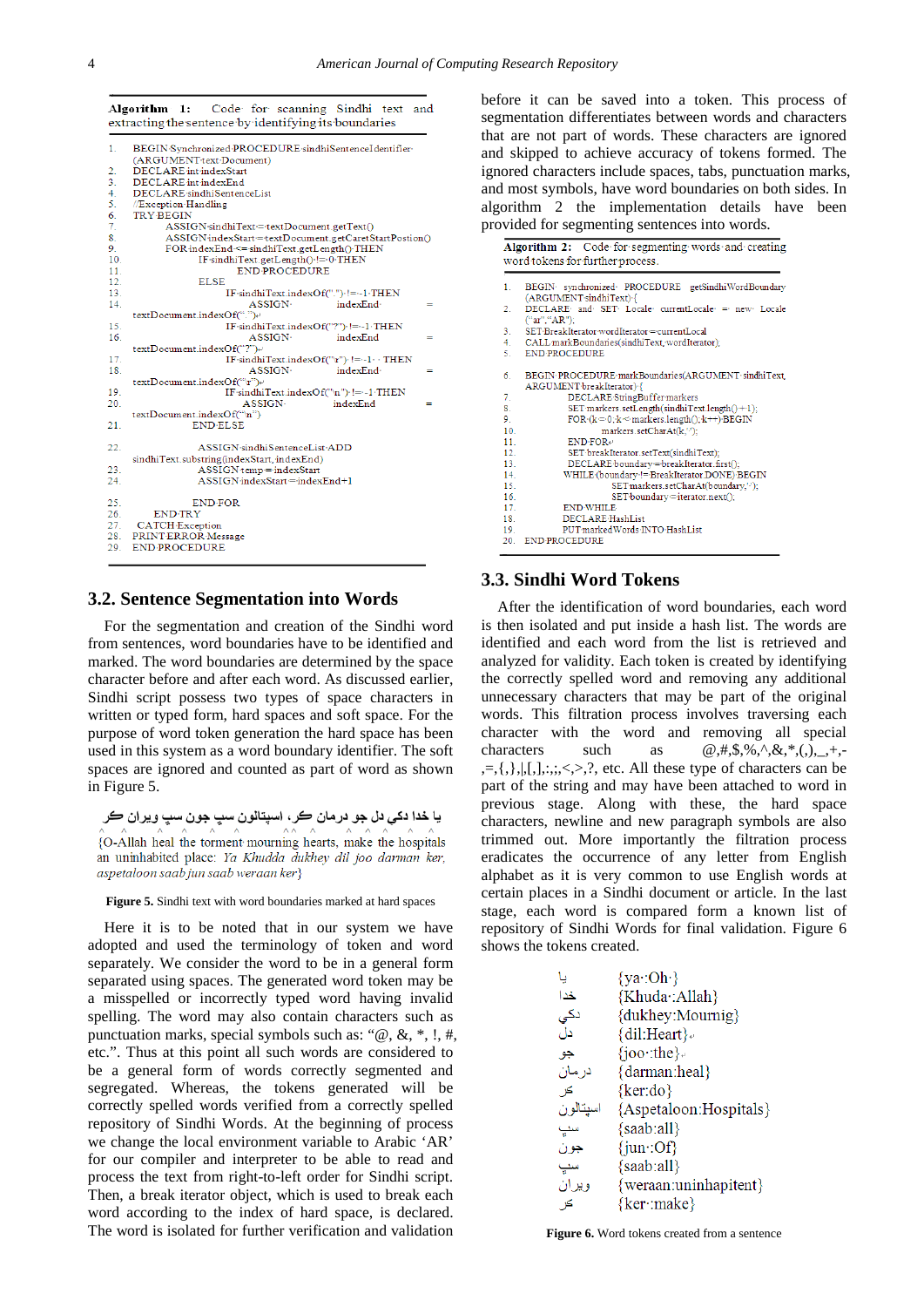In the following algorithm 3, the implementation of token creation has been shown. Here 'filter Char' array contains the information to filter the invalid characters from the word. For Sindhi word segmentation system invalid character are those characters that are not in Sindhi alphabet, such as punctuation marks, extra spaces, numerical, braces, etc.

|                                   | <b>Algorithm 3:</b> Code for creating word tokens and                                                                                                                                                                                                                                                                                      |  |  |  |  |
|-----------------------------------|--------------------------------------------------------------------------------------------------------------------------------------------------------------------------------------------------------------------------------------------------------------------------------------------------------------------------------------------|--|--|--|--|
|                                   | filtering invalid tokens.                                                                                                                                                                                                                                                                                                                  |  |  |  |  |
| 1.<br>2.<br>3.1<br>4 <sub>1</sub> | BEGIN synchronized PROCEDURE filterSindhiTokens<br>GET hashList of Sindhi Wordse<br>DECLARE Enumeration · · enume<br>DECLARE filterChar[] <char array="">=<br/><math>\{\r\nu_1(t)f'''''' - (\omega_{\omega}^2) - \omega^*(0) + \frac{1}{2}\right]_{\omega}^{\omega} \sim ?</math><br/>"\u201C\u201D\u2018\u2019\b\205\u2028\u2029};</char> |  |  |  |  |
| 5.<br>6.<br>7.<br>8.<br>9.<br>10. | PUT hashList INTO enum<br>FOR enum has MoreElements() THENe<br>ASSIGN String word = enum.nextElement()<br>CONVERT word into Char array [] <char><br/>FOR index &lt;= Char array.length THEN<br/>IF Char array[index] == filterChar[f index]<br/><b>THEN</b></char>                                                                         |  |  |  |  |
| 11 <sub>1</sub>                   | SKIP-this-Character-                                                                                                                                                                                                                                                                                                                       |  |  |  |  |
| 12 <sub>1</sub>                   | <b>ELSE</b>                                                                                                                                                                                                                                                                                                                                |  |  |  |  |
| 13.                               | APPEND Char array[index] INTO                                                                                                                                                                                                                                                                                                              |  |  |  |  |
|                                   | newWord <string></string>                                                                                                                                                                                                                                                                                                                  |  |  |  |  |
| 14 <sub>1</sub>                   | <b>INCREMENT</b> index                                                                                                                                                                                                                                                                                                                     |  |  |  |  |
| 15.                               | <b>INCREMENT</b> f index                                                                                                                                                                                                                                                                                                                   |  |  |  |  |
| 16.                               | <b>END-FOR</b>                                                                                                                                                                                                                                                                                                                             |  |  |  |  |
| 17.                               | PUT new Word <string> · INTO TokenList<hashlist></hashlist></string>                                                                                                                                                                                                                                                                       |  |  |  |  |
| 18.                               | <b>END-FOR</b>                                                                                                                                                                                                                                                                                                                             |  |  |  |  |

## **3.4. Token Matching**

After creating each token from the Sindhi text, the tokens are searched and matched with the Sindhi wordlist from the repository. The system uses hash tables to store the wordlist hence the basic operations of searching and matching become very simple. We have used the same technique of matching has key to search a token from the hash table based repository as discussed in [\[22\].](#page-6-4)The system uses Hash Structure Algorithm for fast and efficient searching. The analysis and verification of words also involves validating the error patterns and trends in spelling mistakes that occurs while typing Sindhi text, results of which have already been published in [\[23\].](#page-6-5) The Figure 7 shows the basic structure of the token matching done by the system.



**Figure 7.** A Hash Table Structure for Sindhi Words

## **4. Results**

The proposed model has been tested on various corpus of Sindhi text collected through internet (general articles and news articles) and from publisher (book chapter and Digital dictionary). The detail tokenization report is shown in [Table 2.](#page-4-0) The articles taken form Sindhi literature books, were initially typed into the Sindhi word processor with a Sindhi keyboard designed for Sindhi typing used in [\[24\].](#page-6-6) Total of 157,509 words were generated by the proposed tokenization model, among which 146,132 words were verified and marked as correct tokens and valid Sindhi word tokens having the cumulative accuracy 92.78% of the model. Some 4645 tokens that were generated were considered invalid by the system and 7732 tokens were completely ignored due to some anomalies like having special characters or unknown Unicode literal in them.

<span id="page-4-0"></span>

| Table 2. Results of the proposed scanditum model |            |         |         |                         |                |                    |
|--------------------------------------------------|------------|---------|---------|-------------------------|----------------|--------------------|
| Source                                           | Paragraphs | Lines   | Words   | <b>Incorrect Tokens</b> | Tokens ignored | <b>Total Words</b> |
| 15 Articles                                      |            | 189     | 13622   | 1877                    | 1332           | 16831              |
| 100 News Articles                                | 224        | 2363    | 30267   | 1534                    | 745            | 32546              |
| Book Chapters (5)                                | 104        | 1055    | 19589   | 1234                    | 1689           | 22512              |
| Sindhi Digital Dictionary                        | $---$      | $- - -$ | 82654   | $---$                   | 2966           | 85620              |
| Total                                            |            |         | ,46,132 | 4645                    | 7732           | 1,57,509           |

Correct Words

**Table 2. Results of the proposed segmentation model**

The Figure 8 (a) below shows the diagrammatic comparison among the tokens generated from various corpus of Sindhi Script. The Figure 8 (b) shows the cumulative accuracy compares to the incorrect and ignored tokens by the model.



**Figure 8(a).** Bar graph showing the tokens generated



Incorrect Tokens

□ Tokens lgnored

**Figure 8(b).** Pie chart showing the cumulative accuracy of the system

The overall accuracy of generating tokens by the proposed word segmentation model is shown given in [Table 3](#page-5-12) with the graph shown in Figure 9 illustrating the accuracy difference between various corpus of Sindhi text and how tokenization is varied in them.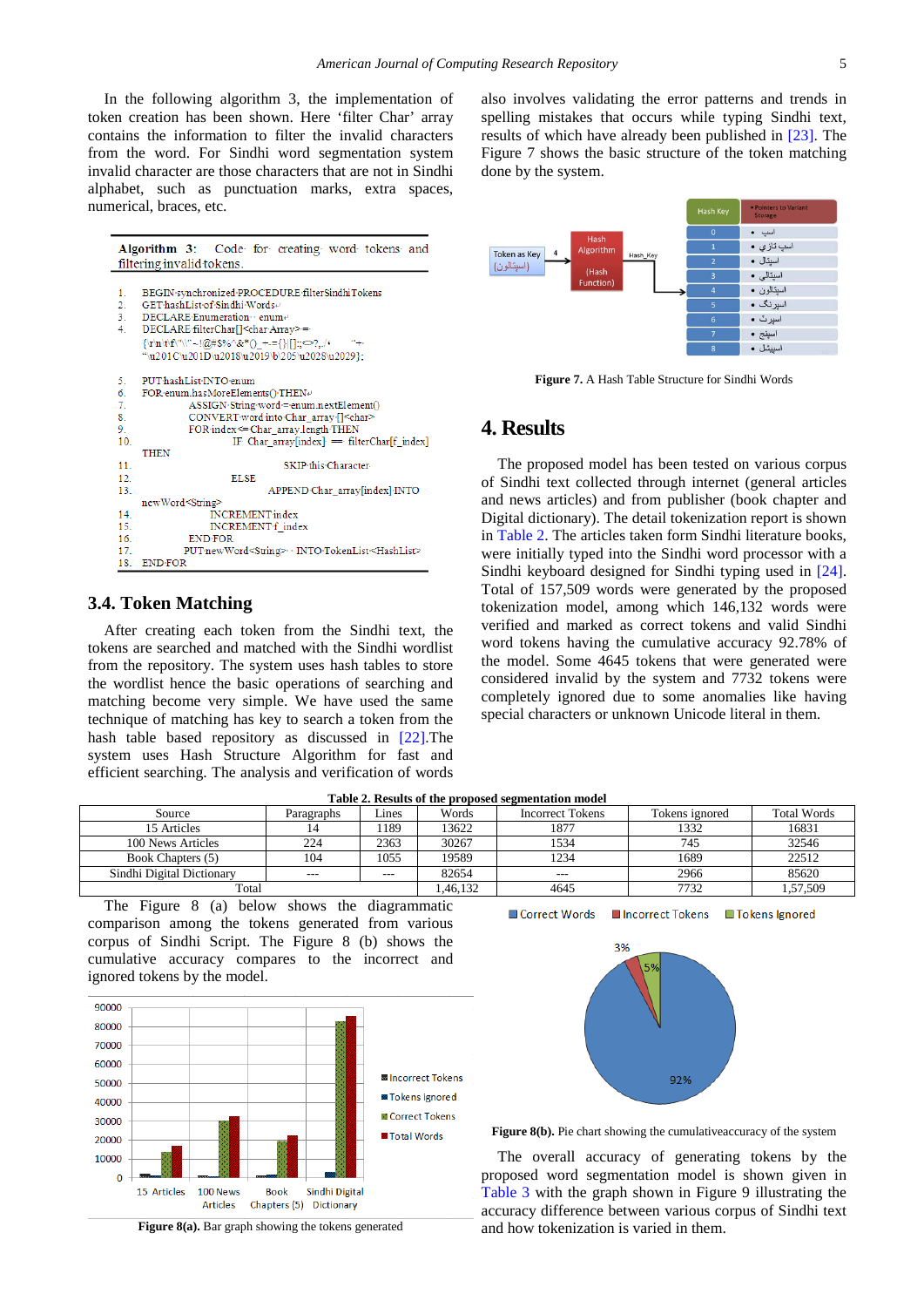<span id="page-5-12"></span>



**Figure 9.** Graphical representation of calculated accuracy in proposed word segmentation model

## **5. Conclusion**

The work presented in this paper shows the technique and algorithms used to tokenize Sindhi words from a given Sindhi text document. Each algorithm has been discussed and implementation given. The results are analyzed by checking each token generated by the system with a given list of words from a prebuilt Sindhi words repository (for spell checking). Each token is identified by the system to be correct and all invalid token are marked as an incorrect and are ignored. The results of proposed model are very sizable and accurate. The algorithm can be further utilized to segment Sindhi words for various other NLP purpose like machine translation, spell checking, grammar checking and text to speech systems.

## **References**

- <span id="page-5-0"></span>[1] Mahar, J. A., Shaikh, H., Memon,G. Q., "A Model for Sindhi Text Segmentation into Word Tokens", Sindh University Research Journal (Science Series), Vol.44 (1) pp.43-48 (2012).
- <span id="page-5-1"></span>[2] Haruechaiyasak, C.; Kongyoung, S.; Dailey, M.; "A comparative study on Thai word segmentation approaches," Electrical Engineering/Electronics, Computer, Telecommunications and Information Technology, 2008. ECTI-CON 2008. 5th Information Technology, 2008. ECTI-CON 2008. 5th International Conference on, vol.1, no., pp.125-128, 14-17 May 2008.
- <span id="page-5-2"></span>[3] Nadir D. And Sarmad H. 2010. Urdu word segmentation. In Human Language Technologies: The 2010 Annual Conference of the North American Chapter of the Association for Computational Linguistics (HLT '10). Association for Computational Linguistics, Stroudsburg, PA, USA, 528-536.
- <span id="page-5-3"></span>[4] "A fast morphological algorithm with unknown word guessing induced by a dictionary for web search engine" Source: http://company.yandex.ru/articles/iseg-las-vegas.xml Retrieved on: 12, June 2011.
- [5] Hull, D. A, "Stemming Algorithms A Case Study for Detailed Evaluation," (Rank Xerox Research Centre), JASIS vol. 47, 1996.
- <span id="page-5-4"></span>[6] Ismaili, I.A, Bhatti, Z., Shah, A. A. "Design and Development of Graphical User Interface for Sindhi Language (GUISL)". Mehran University Research Journal of Engineering & Technology, Volume 30, No. 4, October 2011.
- <span id="page-5-5"></span>[7] Rahman M U (2010). Towards Sindhi Corpus Construction, Conference on Language and Technology, Lahore, Pakistan.
- <span id="page-5-6"></span>[8] Shaalan K. "Arabic GramCheck: A Grammar Checker for Arabic", Software Practice and Experience, John Wiley & sons Ltd., UK, 35(7):643-665, June 2005.
- [9] Zribi, C. B. O. And Ben Ahmed, M. 2003. "Efficient automatic correction of misspelled Arabic words based on contextual information." In Proceedings of the 7th International Conference on Knowledge-Based Intelligent Information and Engineering Systems (KES'03). V. Palade, R. J. Howlett, and L. Jain Eds., Oxford, Springer, 770-777.
- [10] Farghaly, A., Shaalan, K. "Arabic Natural Language Processing: Challenges and Solutions," ACM Transactions on Asian Language Information Processing (TALIP), the Association for Computing Machinery (ACM), 8(4)1-22, December 2009, 8(4), 1-22.
- [11] Shaalan, K., Allam, A., Gohah, A., "Towards Automatic Spell Checking for Arabic". Conference on Language Engineering, ELSE, Cairo, Egypt, 2003.
- <span id="page-5-7"></span>[12] Uzzaman, N., And Khan, M., "A Double Metaphone Encoding for Bangla and its Application in Spelling Checker", Proc. 2005 IEEE Natural Language Processing and Knowledge Engineering, Wuhan, China, October, 2005.
- <span id="page-5-8"></span>[13] Chaudhuri, B. B., "Towards Indian Language Spell-checker Design," lec, pp.139, Language Engineering Conference (LEC'02), 2002.
- <span id="page-5-9"></span>[14] Bal K. B. Et. Al., "Nepali Spellchecker", PAN Localization Working Papers 2004-2007, Centre for Research in Urdu Language Processing, National University of compute and Emerging Sciences, Lahore, Pakistan, pp.316-318.
- <span id="page-5-10"></span>[15] Dhanabalan, T., Parthasarathi, R., & Geetha, T. V. (N.D.). "Tamil Spell Checker" Resource Center for Indian Language Technology Solutions – Tamil, School of Computer Science and Engineering, Anna University, Chennai, India, pp.18-27. 2003.
- <span id="page-5-11"></span>[16] Naseem, T., & Hussain, S. "Spelling Error Corrections for Urdu". Published online: 26 September 2007 © Springer Science Business Media B.V. 2007. PAN Localization Working Papers 2007, Centre for Research in Urdu Language Processing, National University of compute and Emerging Sciences, Lahore, Pakistan, pp.117-128.
- [17] Naseem, T. And Hussain, S, "A Novel Approach for Ranking Spelling Mistakes in Urdu", Language Resources and Evaluation, 2007. 41:117-128.